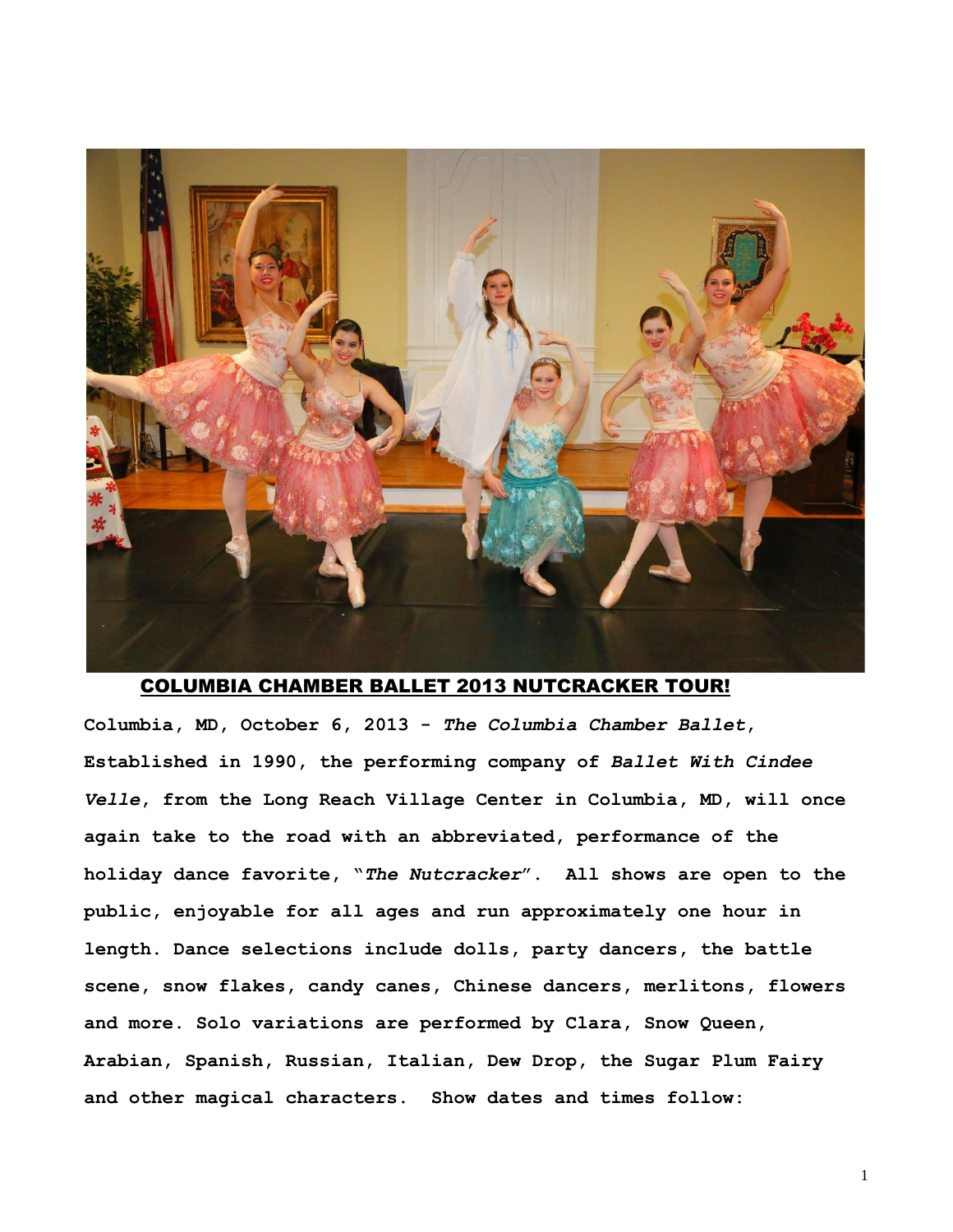#### 1. Sun. 12/01; 4:30 pm

**The Kennedy Krieger Festival of Trees; MD State Fairground, 2200 York Road, Timonium, MD, 21093. Festival Admission at the door: \$13 adults, \$7 kids/seniors(festivaloftrees.kennedykrieger.org)**

#### 2. Sat. 12/07; 3:00 pm

**Beasman Center; Fairhaven Retirement Community, 7200 3rd Ave., Sykesville, MD, 21784. Free admission, no advance reservations required.**

### 3. Sun. 12/8; 4:00 pm

**Vantage House Retirement Community; 5400 Vantage Point Road, Columbia, MD 21044 (Free admission, no advance reservations required)** 

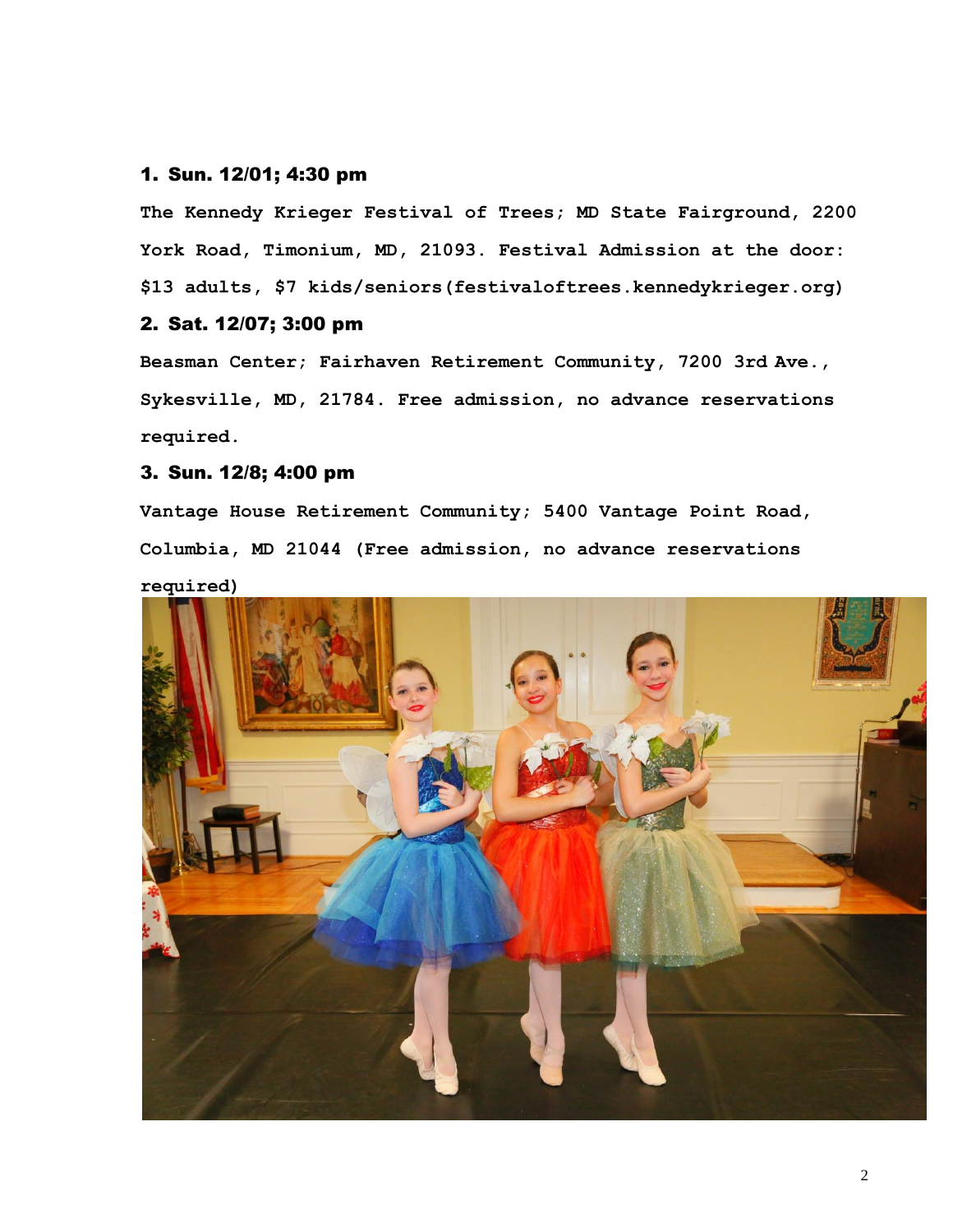#### 4. Sat. 12/14; 7:30 pm

**Howard County Arts Council Black Box Theatre; 8510 High Ridge Road, Ellicott City, MD 21043.** \$7 **admission for ages 2 and up. For advance tickets call 410-465-7674.Tickets available at the door.** 

# 5. Sun. 12/15; 3:00 pm

**Stonehouse; Long Reach Community Association, 8775 Cloudleap Court, Columbia, MD 21045. Free admission – advance reservations required, call 410/730-8113.** 



## 6. Mon.12/16; 7:30 pm

**The Great Room; Historic Savage Mill, Fair Street, Savage, MD, 20763** \$7 **admission at the door. No advance reservations.**